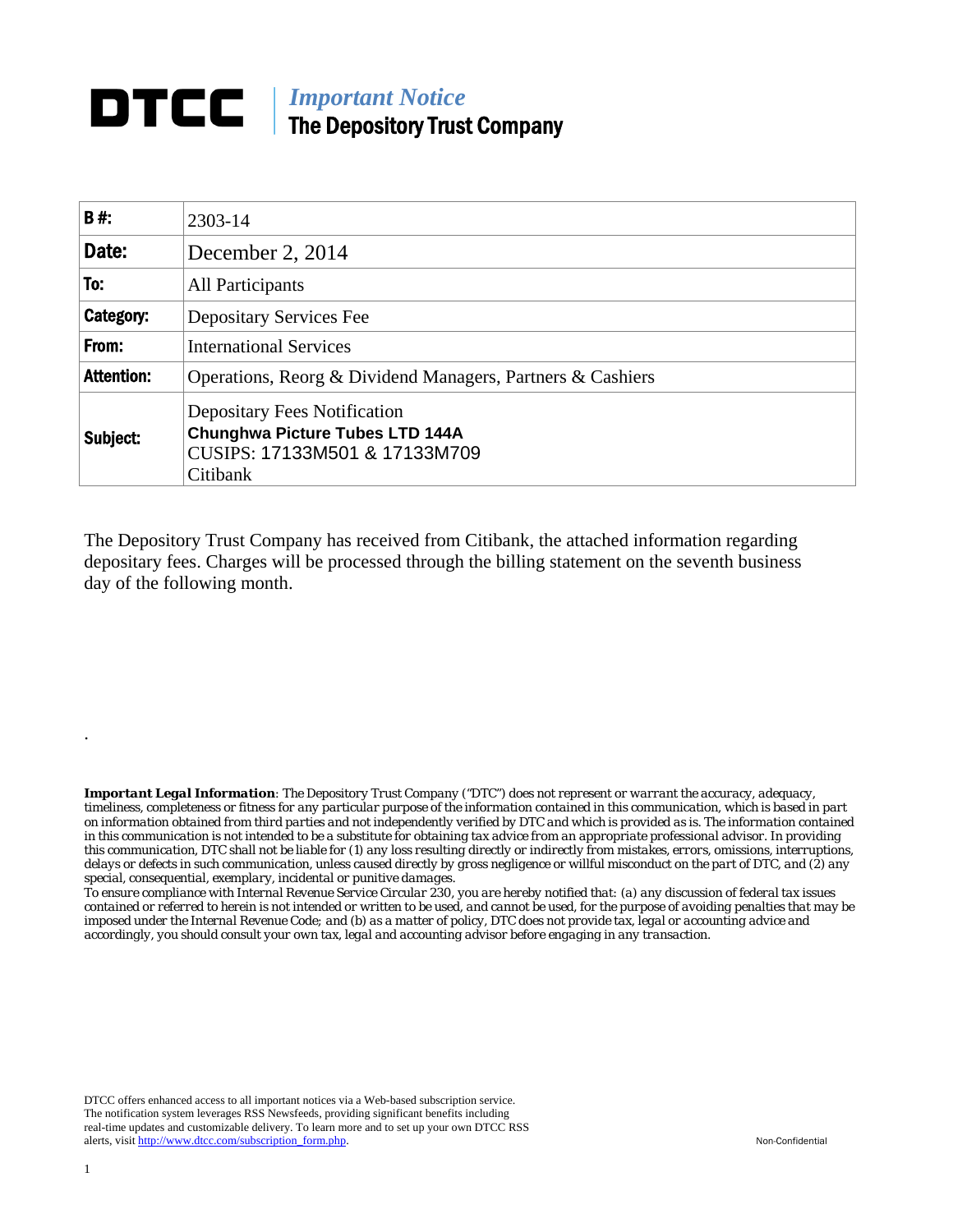

## **DEPOSITARY SERVICE FEE ANNOUNCEMENT**

**To the holders of : CHUNGHWA PICTURE TUBES LTD - 144A**

**DATE : 11/18/2014 11/18/2014**

**Please be advised of the following Depositary Service Fee ("DSF")**

| <b>DR PROGRAM:</b>       | <b>CHUNGHWA PICTURE TUBES LTD - 144A</b> |
|--------------------------|------------------------------------------|
| <b>CUSIP:</b>            | 17133M501                                |
| <b>ISIN:</b>             | US17133M5013                             |
| <b>COUNTRY:</b>          | <b>TAIWAN</b>                            |
| <b>RATIO:</b>            | 25:1                                     |
| <b>DSF RECORD DATE:</b>  | 12/31/2014                               |
| <b>DSF BILLING DATE:</b> | 1/30/2015                                |
| <b>RATE PER DR:</b>      | \$0.02 per GDS held                      |

Citibank (the "Depositary") hereby represents and warrants to The Depository Trust Company ("DTC") that it may collect and receive, pursuant to the terms and conditions of the Deposit Agreement(s) (the "Agreement(s)"), each dated as of 10/08/2003 by CHUNGHWA PICTURE TUBES LTD - 144A and the Depositary, a service fee per share in accordance with the table below (the 'Representation'):

=========================================================================================

| Depositary DTC $#$ |     | <b>Security Name</b>                 | <b>CUSIP</b> | Security<br>Type | Fee  | Record Date   Billing Period |           |
|--------------------|-----|--------------------------------------|--------------|------------------|------|------------------------------|-----------|
| Citibank           | 953 | CHUNGHWA PICTURE<br>TUBES LTD - 144A | 17133M501    | GDR              | 0.02 | 12/31/2014                   | 1/30/2015 |

The Depositary hereby instructs DTC to collect and pass-through such fee(s) to the Depositary (the "Instruction").

Depositary hereby agrees to indemnify and defend DTC and its respective officers, directors, employees, agents and attorneys (the "Indemnitees") against, and hold the Indemnitees harmless from, any and all \*Losses and/or\*\*Legal Actions suffered or incurred by the Indemnitees resulting from, relating to, arising out of, or in connection with the Representation and/or the Instruction.

\*"Losses" means and includes all losses, liabilities, damages, judgments, payments, litigations, costs and expenses (including without limitation any costs of investigation and legal fees and expenses incurred), regardless of whether or not any liability, payment, obligation or judgment is ultimately imposed against the Indemnitees.

\*\*"Legal Action" means and includes any claim, counterclaim, demand, action, suit, arbitration, inquiry, proceeding or investigation before any federal, state or foreign court or other tribunal, or any investigative or regulatory agency or SRO.

**Questions may be directed to : Keith Balwan 973-461-7038 or Mairin Swords 973-461-7037**